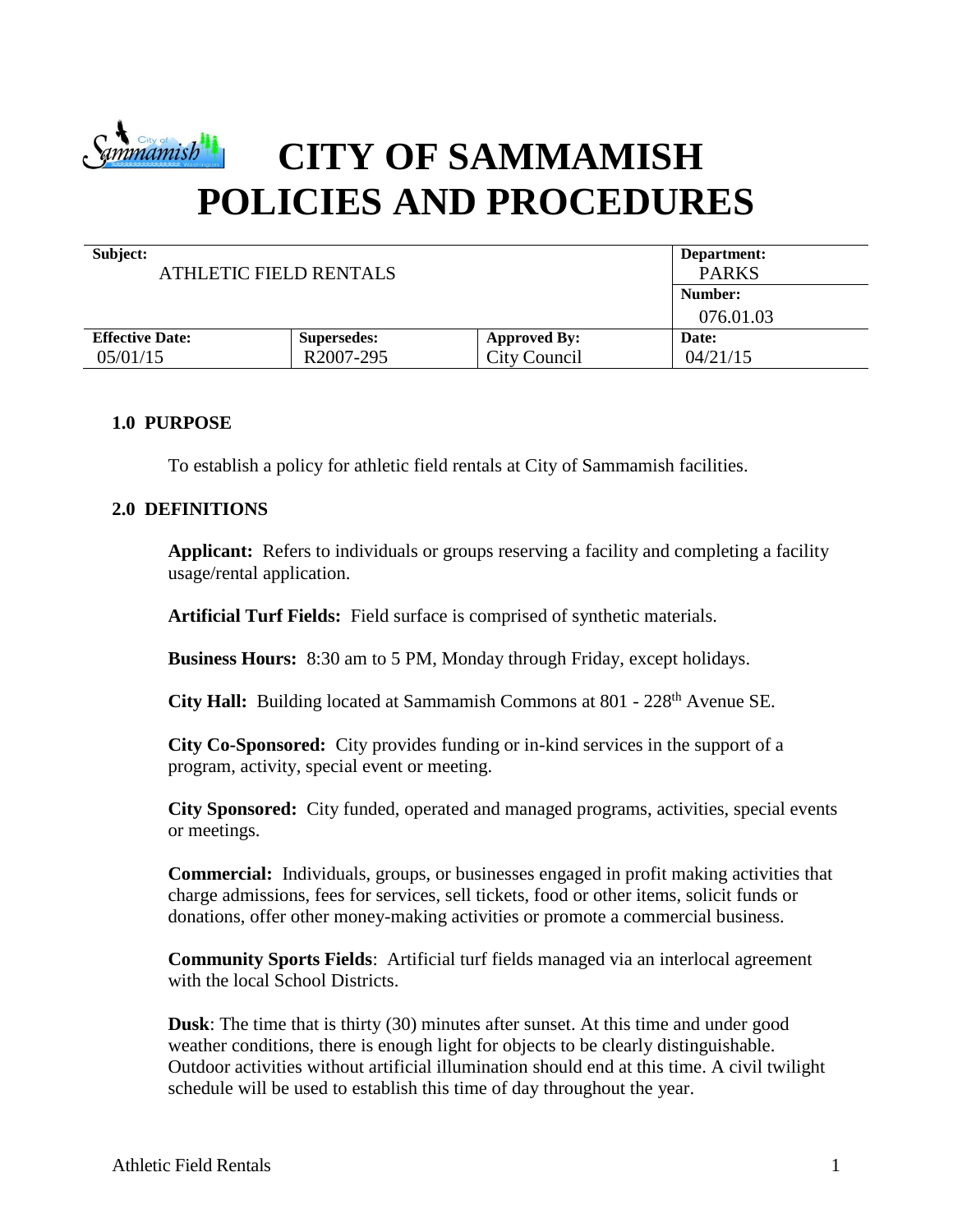**Fall Season:** August 1 to November 30

**Field Turn Back(s):** Process of releasing fields previously scheduled as part of the priority scheduling process with no financial penalty during a certain window of time.

**Leagues:** An organization representing multiple teams that collects registrations and fees and provides teams with practice and game schedules.

**Natural Turf Fields**: Field surface is comprised of soil, grass, or a mix of the two.

**Priority Scheduling:** Process in which leagues are allowed to schedule before the fields are available for booking by the general public.

**Resident:** Individuals whose primary residential or business address is within the City limits of the City of Sammamish or leagues comprised of a minimum of fifty percent (50%) of City of Sammamish residents.

**School Year**: Beginning of the fall high school sports season as defined by the Washington Interscholastic Activities Association ("WIAA") (typically mid-August) to the last day of school year.

**Spring/Summer Season:** March 1 to July 31.

**Summer Recess:** Day after the last day of school year to the beginning of the fall high school sports season as defined by the WIAA (typically mid-August).

**Winter Season**: December 1 to February 28/29.

**Youth Leagues:** Leagues serving youth ages eighteen (18) and under.

#### **3.0 POLICY**

All athletic facility rentals are to be in accordance with the following policies:

#### **3.01 Purpose of Rentals**

Athletic fields may be reserved for civic, non-profit/not-for-profit, recreational and noncommercial purposes. Athletic fields may not be used for commercial purposes except by concession contract or by special use permit issued by the Parks and Recreation Director or his/her designee.

#### **3.02 Right of Refusal**

The City reserves the right to limit or deny field rentals due to staff availability, incompatibility of the rental request with the City's facilities, or for other similar reasons.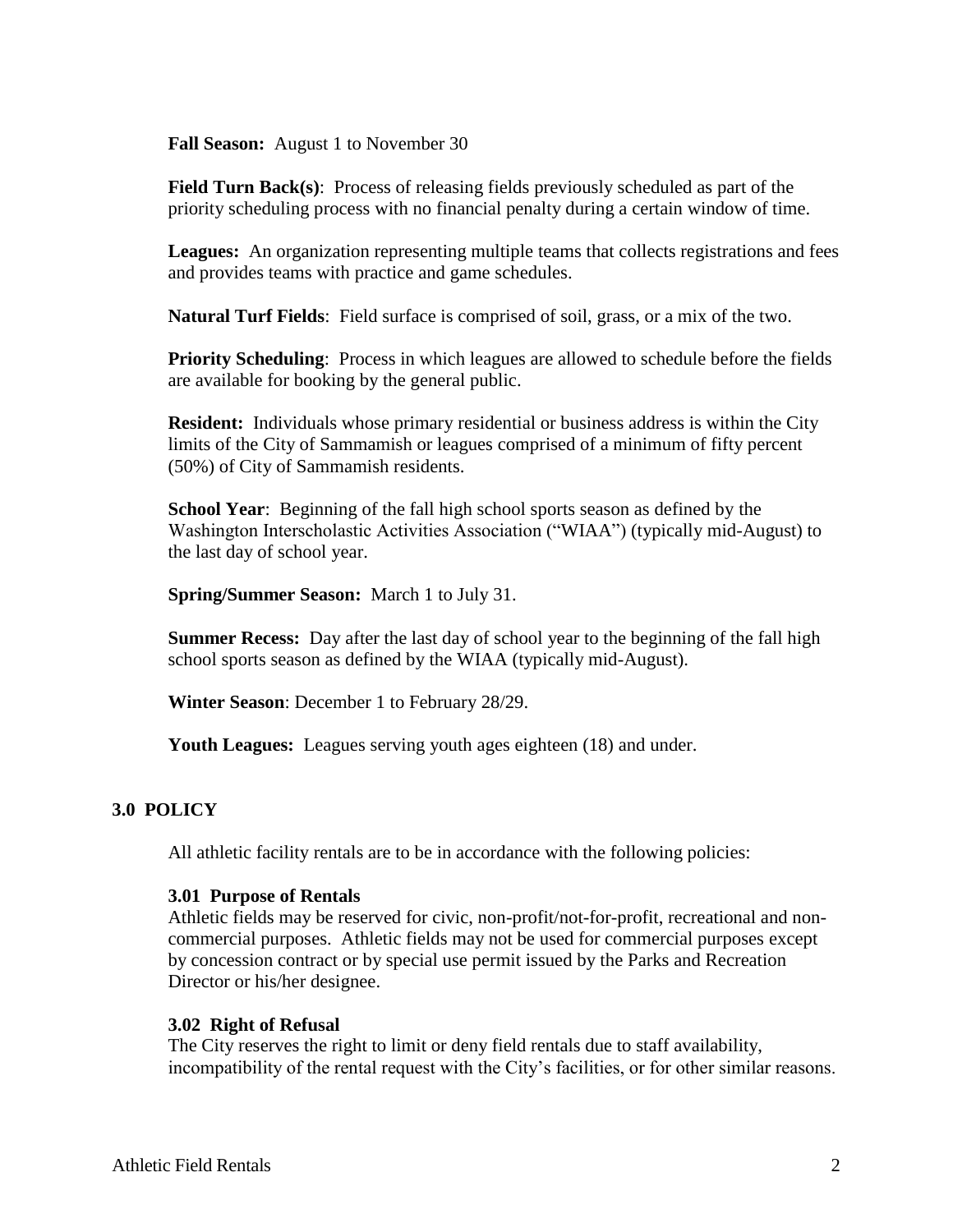### **3.03 Non-Discrimination**

The City does not discriminate on the basis of race, creed, color, national origin, religion, gender, marital status, age, sexual orientation, political affiliation, or sensory, mental or physical disability or any other unlawful basis. Any persons or group using City facilities must follow the same non-discriminatory policy.

### **3.04 Non-Endorsement**

Permission to use City facilities does not constitute an endorsement of an Applicant's philosophies, policies, beliefs, mission or purpose.

## **3.05 Facility Usage Priority**

A. The following priority structure applies to athletic field reservations:

- i. City sponsored or co-sponsored programs and activities have first priority.
- ii. Lake Washington School District and Issaquah School District have second priority. Priority applies to the schools located within the City limits of the City of Sammamish only and is subject to the restrictions and parameters provided in the respective Interlocal Agreements for each School District.
- iii. Youth Athletic Leagues have third priority.
	- a. Football and soccer leagues, with the exception of women's U15 to U18 soccer leagues, have priority during the Fall Season.
	- b. Baseball, softball, lacrosse, and women's U15 to U18 soccer leagues have priority during the Spring/Summer Season.
	- c. League practices and games have priority over tournament scheduling.
- iv. Adult Athletic Leagues have fourth priority.
- B. The Parks and Recreation Director or his/her designee shall have the discretion to resolve scheduling conflicts based on historical use, community interest, or other factors.

## **3.06 Liability**

A. The Applicant agrees to defend, indemnify and hold the City, its elected officials, officers, employees, agents, and volunteers harmless from any and all claims, demands, losses, actions and liabilities, including costs or attorney's fees, to or by any and all persons or entities, including, without limitation, their respective agents, licensees, or representatives, arising from,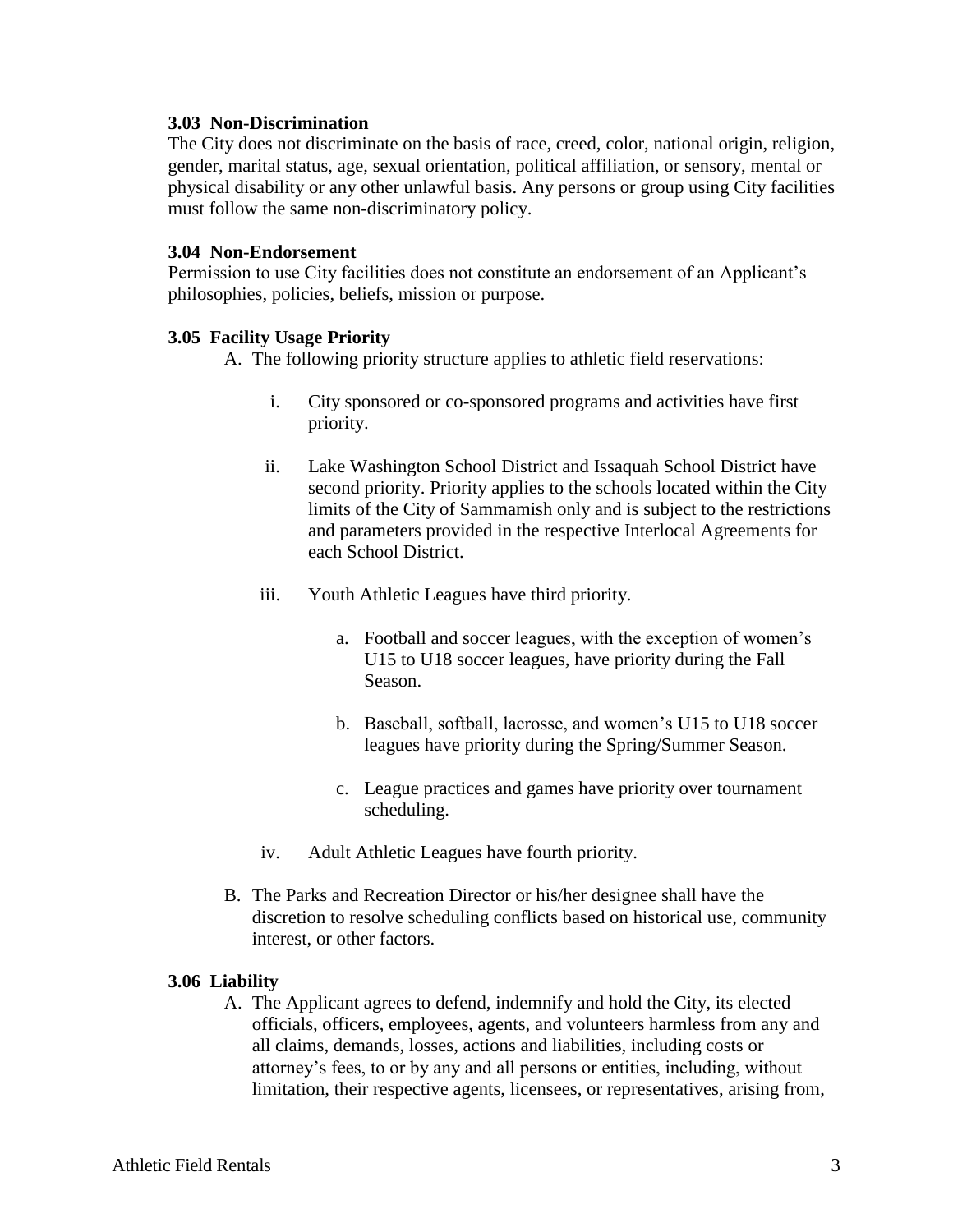resulting from or connected with the Applicant's use of the facility or by the Applicant's breach of the rental agreement except only such injury or damage as shall have been occasioned by the sole negligence of the City.

B. The City is not responsible for the loss, theft or damage to the Applicant's property.

## **3.07 Security**

The City reserves the right to require and establish ratios of security personnel and/or adult supervision to monitor the safety and welfare of the attendees of any function at City facilities at the Applicant's expense.

## **3.08 Special Conditions**

The City reserves the right to add requirements or restrictions, including but not limited to, the payment of an additional damage deposit as a condition of the rental.

## **3.09 Athletic Field Rental Fees**

- A. Athletic field rental fees are established by the City Council. Rental fees are generally reviewed on an annual basis and adjusted using a comparative rental fee study. Facility rental fees are subject to change without notice. A copy of the current fee schedule is available at City Hall and on the City's website.
- B. A resident discount may be established for certain City facilities. Applicants must provide proof of residency to qualify for the resident discount.
- C. All field time assigned through the priority scheduling process qualifies for the resident discount.
- D. Field time scheduled in excess of the time allocated through the priority scheduling process will be billed at the Standard Rental Rate.
- E. Leagues that are comprised of a minimum of fifty percent (50%) of Sammamish residents qualify for the resident discount for all field rentals.

## **3.10 Cancellation**

- A. The City reserves the right to close a field or cancel a rental at anytime due to an emergency, severe weather, vandalism, poor playing conditions, situations that may result in field damage or personal injury or for any other reason deemed necessary by the Parks and Recreation Director or his/her designee.
- B. A full refund will be issued for City-initiated cancellations.

## **3.11 Policy Violation**

Violation of these policies may result in the immediate termination of the rental or the usage agreement with or without a refund.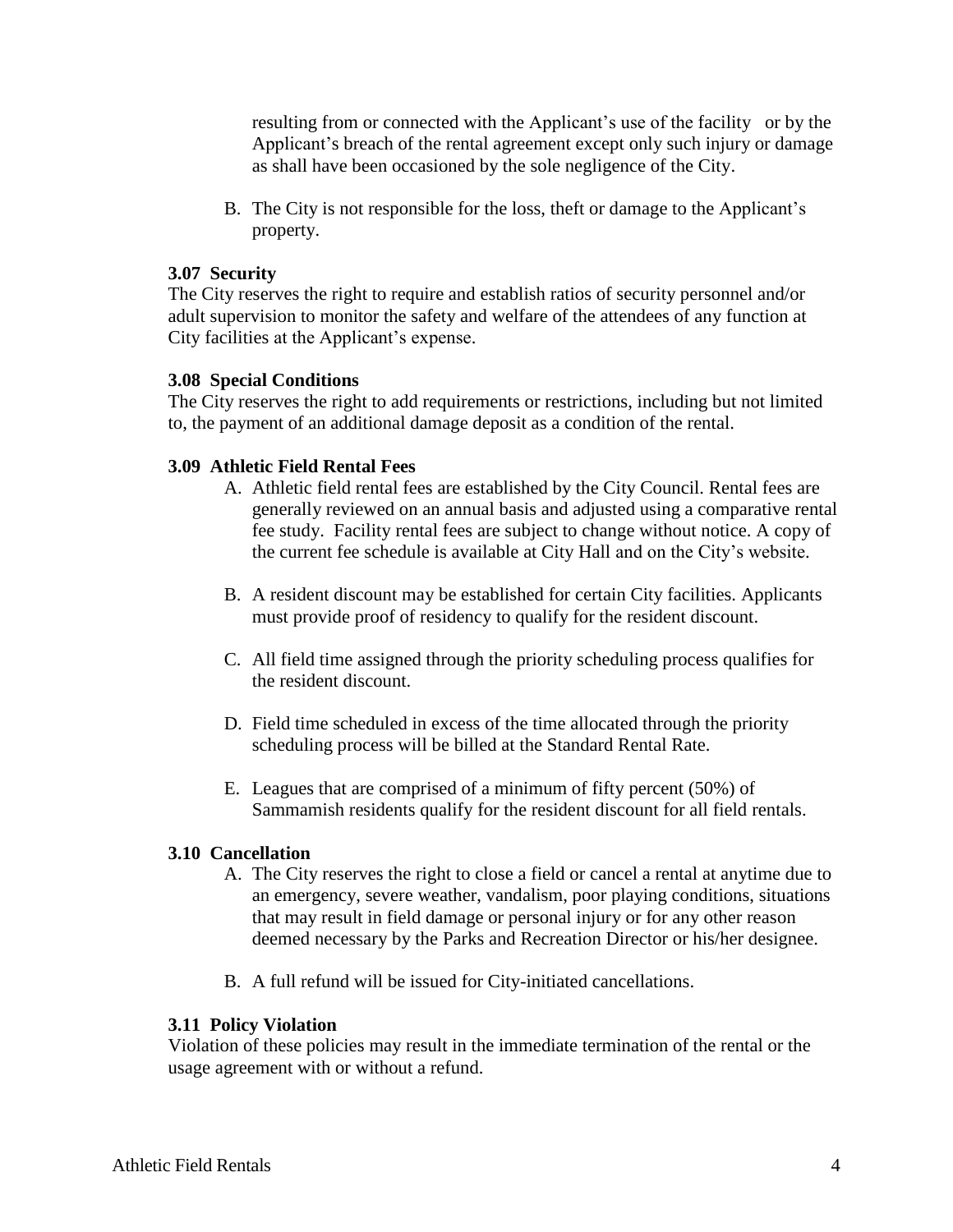### **3.12 Policy Interpretation**

The City Manager or his/her designee shall make any necessary interpretations of this policy, and such interpretations shall be final and binding.

## **4.0 PROCEDURE**

## **4.01 Athletic Field Rentals**

- A. Scheduling of the athletic fields is done through the Parks and Recreation Department, located at City Hall. Rental applications are accepted on a firstcome, first-served basis, during business hours only.
- B. An application for use of the facility must be made by a person eighteen (18) years of age or older.
- C. The Applicant or a designated league representative must be on site for the entire duration of the rental.
- D. Leagues may not sub-lease field rental time to other leagues or individuals.
- E. Leagues requesting priority scheduling must submit field requests in writing according to the following deadlines:

| Season:                            |
|------------------------------------|
| Winter (December 1 to Feb 28/29)   |
| Spring/Summer (March 1 to July 31) |
| Fall (August 1 to November 30)     |

Schedule Requests Due By: October 1 January 1  $May 1$ 

- F. Individual teams may reserve space after the above league reservation deadlines have passed on a first-come, first-served basis. Reservation requests must be made at least fourteen (14) days in advance of the rental date. Reservation requests received with less notice than previously specified may not be accommodated.
- G. The Community Sports fields are subject to availability and may be reserved during the following times:

| School Year:                     |                 |
|----------------------------------|-----------------|
| <b>Eastlake Community Fields</b> |                 |
| Monday – Friday                  | $5:30 - 9$ PM   |
| Saturday – Sunday                | $9 AM - 9 PM$   |
| <b>Skyline Community Fields</b>  |                 |
| Monday – Friday                  | 5:45 PM $-9$ PM |
| Saturday – Sunday                | $9 AM - 9 PM$   |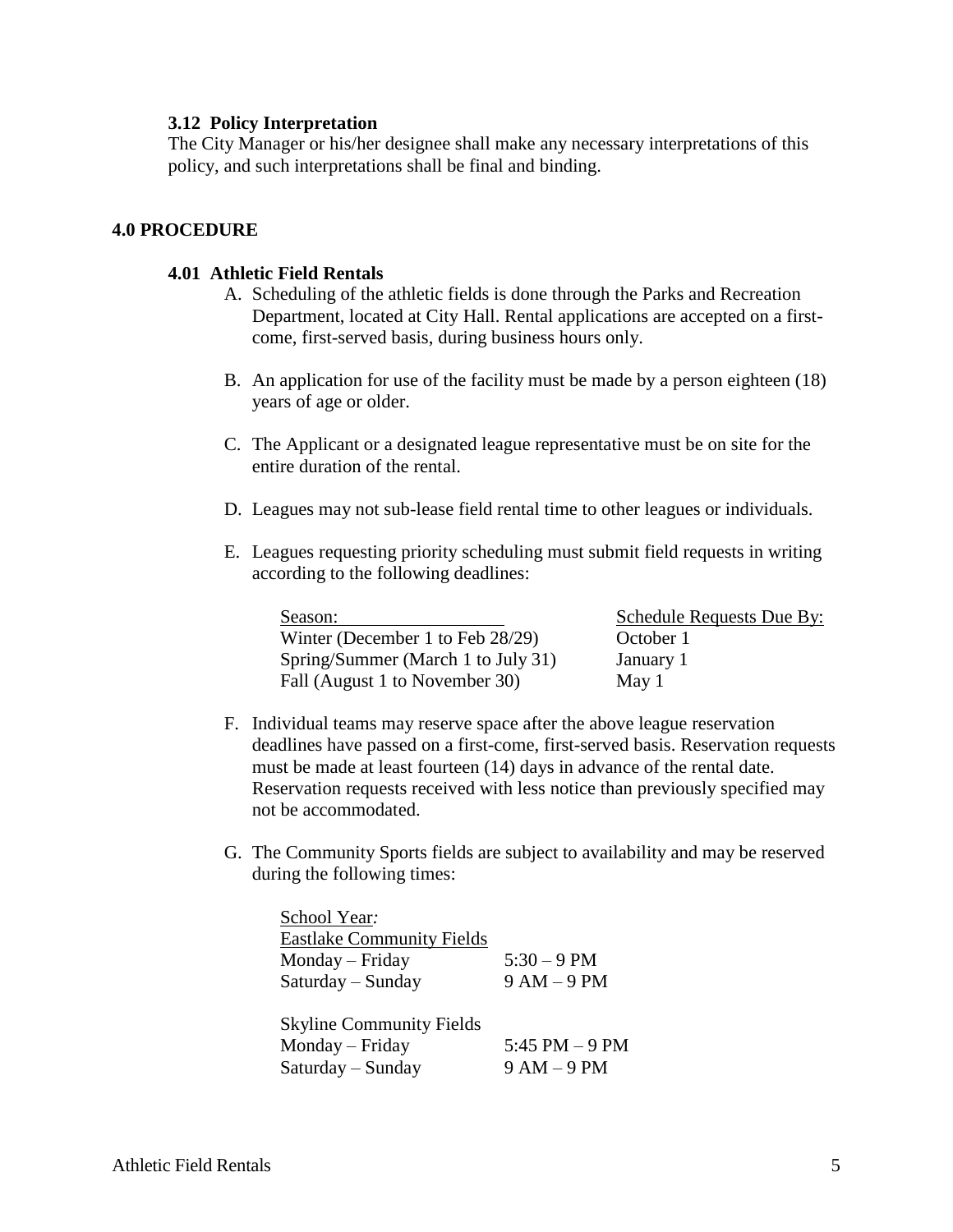| <b>Summer Recess:</b> |               |
|-----------------------|---------------|
| Daily                 | $9 AM - 9 PM$ |

H. All other athletic fields are subject to availability and may be reserved during the following times:

Daily 9 AM – Dusk

- I. On the weekends and during the summer recess, the Community Sports Fields are reserved in half hour increments and require a two (2) hour minimum reservation. During the school year, Monday through Friday reservations are scheduled in set blocks of time: Skyline 5:45 PM to 7:15 PM and 7:15 PM to 9 PM. Eastlake 5:30 PM to 7:15 PM and 7:15 PM to 9 PM.
- J. The natural turf fields are reserved by the half hour and require a ninety (90) minute minimum reservation.
- K. The City does not "hold" rental dates. Reservations are confirmed and the rental date and time are secured after the rental application has been approved and fifty percent (50%) of the rental fees have been paid.
- L. All rental requests are subject to review and approval by the Parks and Recreation Director or his/her designee.

## **4.02 Field Allocation**

Fields will be allocated for each season using a mathematical formula that factors in total number of available field slots and number of City of Sammamish residents participating in the league. The formula is as follows:

| Available          | $\mathbf{\Lambda}$ | League Residents as a        | Field                 |
|--------------------|--------------------|------------------------------|-----------------------|
| <b>Field Slots</b> |                    | % of Total Residents         | <b>Allocation per</b> |
|                    |                    | <b>Requesting Field Time</b> | League                |

#### **4.03 Payment for Facility Rentals**

A. Weekday one-time rentals shall be paid in full at the time of booking.

- B. Payment for league rentals shall be made on or before the tenth  $(10<sup>th</sup>)$  day of the month following the month of use.
- C. Athletic field rentals are subject to immediate cancellation if rental fees are not paid.
- D. A late fee of ten percent (10%) shall be assessed by the City if the rental fees are not received when due and owing.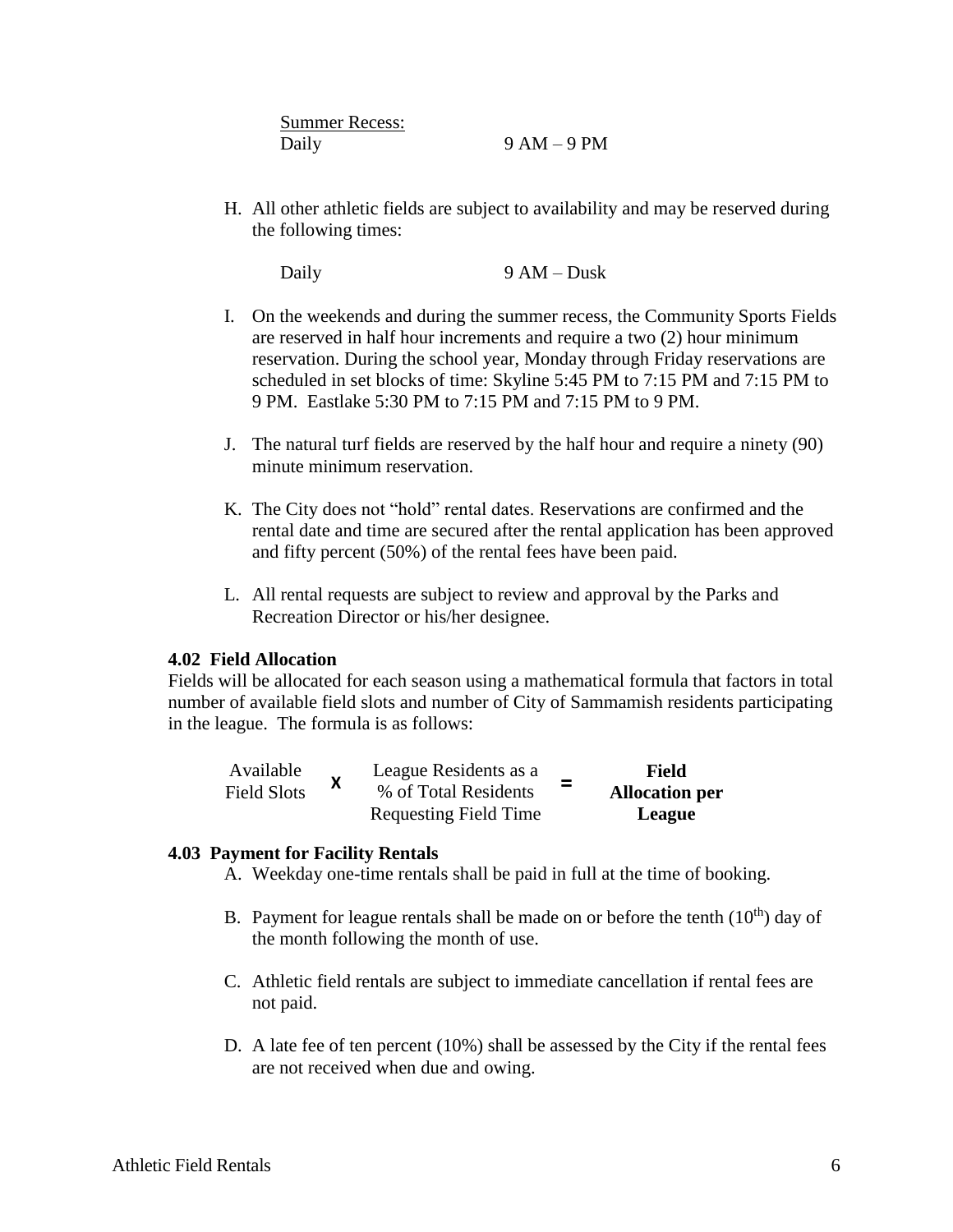### **4.04 Lights**

- A. Rentals taking place on the Community Sports Fields or at other lighted facilities that occur on or after Dusk require the use of lights.
- B. Additional rental fees apply for field light use. Field lights are required for post-Dusk reservations.

## **4.05 Rental Cancellations**

- A. Leagues are allowed to turn back field time with no financial consequence during the priority scheduling process. Once the fields are available for reservation by individual teams, field times returned will be considered a cancellation.
- B. Rental cancellations will result in a non-refundable cancellation fee of twenty percent (20%) of the rental fees, regardless of the amount of notice given.
- C. Cancellations made with less than a one (1) month advance notice will result in a non-refundable cancellation fee of fifty percent (50%) of the rental fees or twenty-five dollars (\$25), whichever is greater.
- D. Cancellations made with less than two (2) weeks' advance notice will not be refunded.
- E. Appeals regarding the application of a cancellation fee shall be directed to the Parks and Recreation Director or his/her designee.

### **4.06 Field Closures**

- A. The Parks and Recreation Director or his/her designee shall have the authority to close any or all athletic fields whenever weather or field conditions dictate.
- B. The Community Sports Fields may be closed when the respective School District is closed for inclement weather or for any other reason deemed necessary by the School District or the Parks and Recreation Director or his/her designee.
- C. Notice of field closures will be posted to the City website during the weekdays, except holidays, and updated on the City rainout line by 4:00 PM daily.
- D. It is the responsibility of the league to contact the City's field scheduler within two (2) working days after a field closure to confirm a credit or arrange for rescheduling.

#### **4.07 Rental Date and Time Changes**

A. All facility rental date and time change requests are subject to staff and facility availability.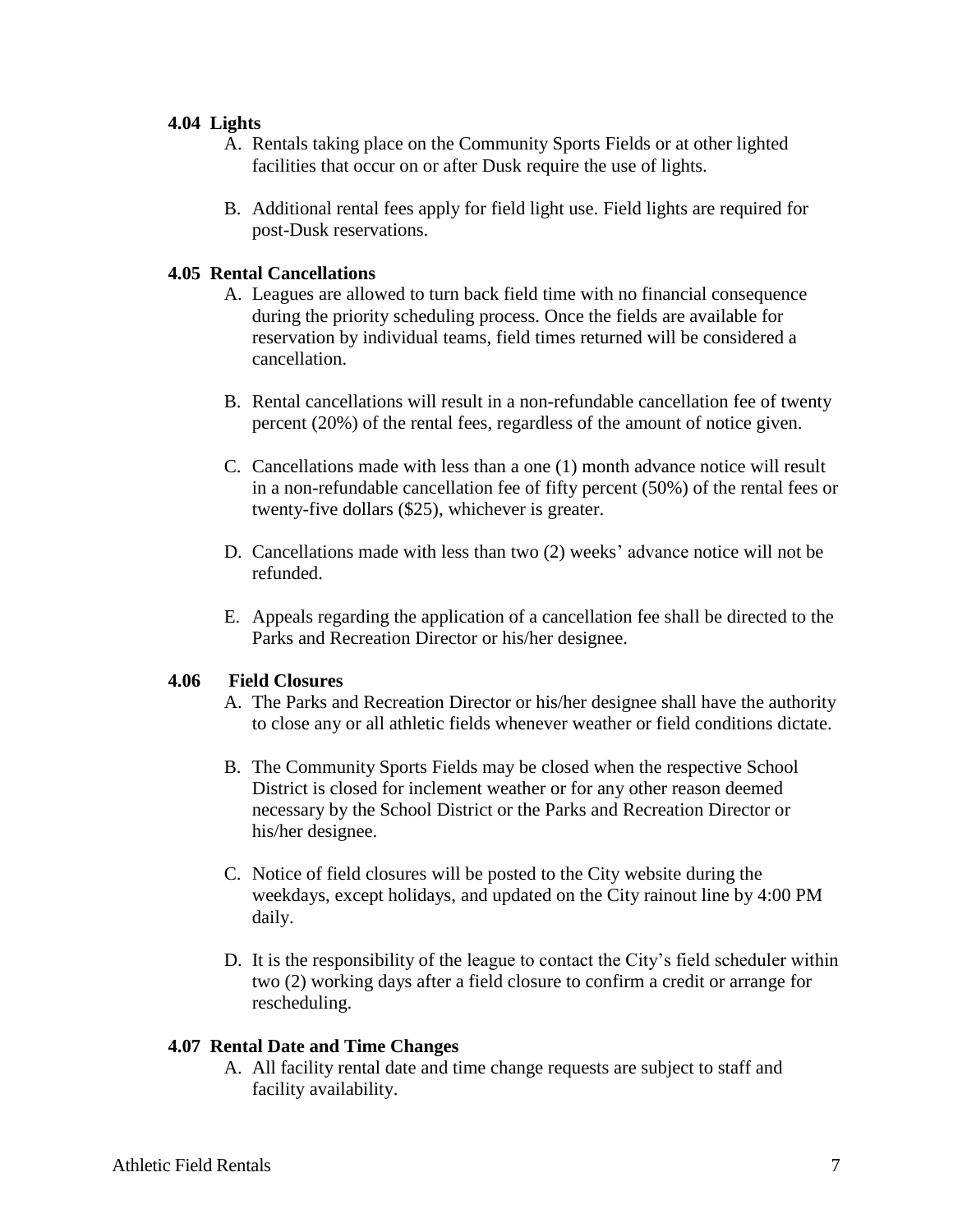B. Refunds will not be issued for a reduction in rental hours if the request is received with less than two (2) weeks' advance notice.

## **4.08 Insurance Requirements**

- A. Liability insurance naming the City of Sammamish as an additional insured is required when any of the following apply:
	- i. Fields are rented by a league;
	- ii. Fields are rented for tournament play;
	- iii. The field rental/use will be open to the public;
	- iv. Admission fees will be collected for the event or fees collected for anything provided during the event (*e.g.* fees for goods, food, dues etc.); and/or,
	- v. For other reasons as deemed necessary by the Parks and Recreation Director or his/her designee.
- B. Applicants required to obtain insurance shall provide proof of Commercial General Liability insurance in the amount of one million dollars (\$1,000,000.00) per occurrence, two million dollars (\$2,000,000) general aggregate. Such insurance shall be primary over any coverage held by the City and shall name the City as an additional insured.
- C. One-month prior to usage of the facility, the Applicant shall submit a copy of the Certificate of Insurance to the City as evidence of acceptable insurance coverage. The following items shall be included on the certificate of insurance:
	- i. Location of activity;
	- ii. Type of activity proposed;
	- iii. Separate Endorsement Sheet; including a copy of the additional insured endorsement and
	- iv. Effective date(s) of coverage.
- D. Liability insurance is not required for one-time facility rentals.
- E. Insurance may be available through the Washington Cities Insurance Authority (WCIA) website under the Tenant User Liability Insurance Program (TULIP).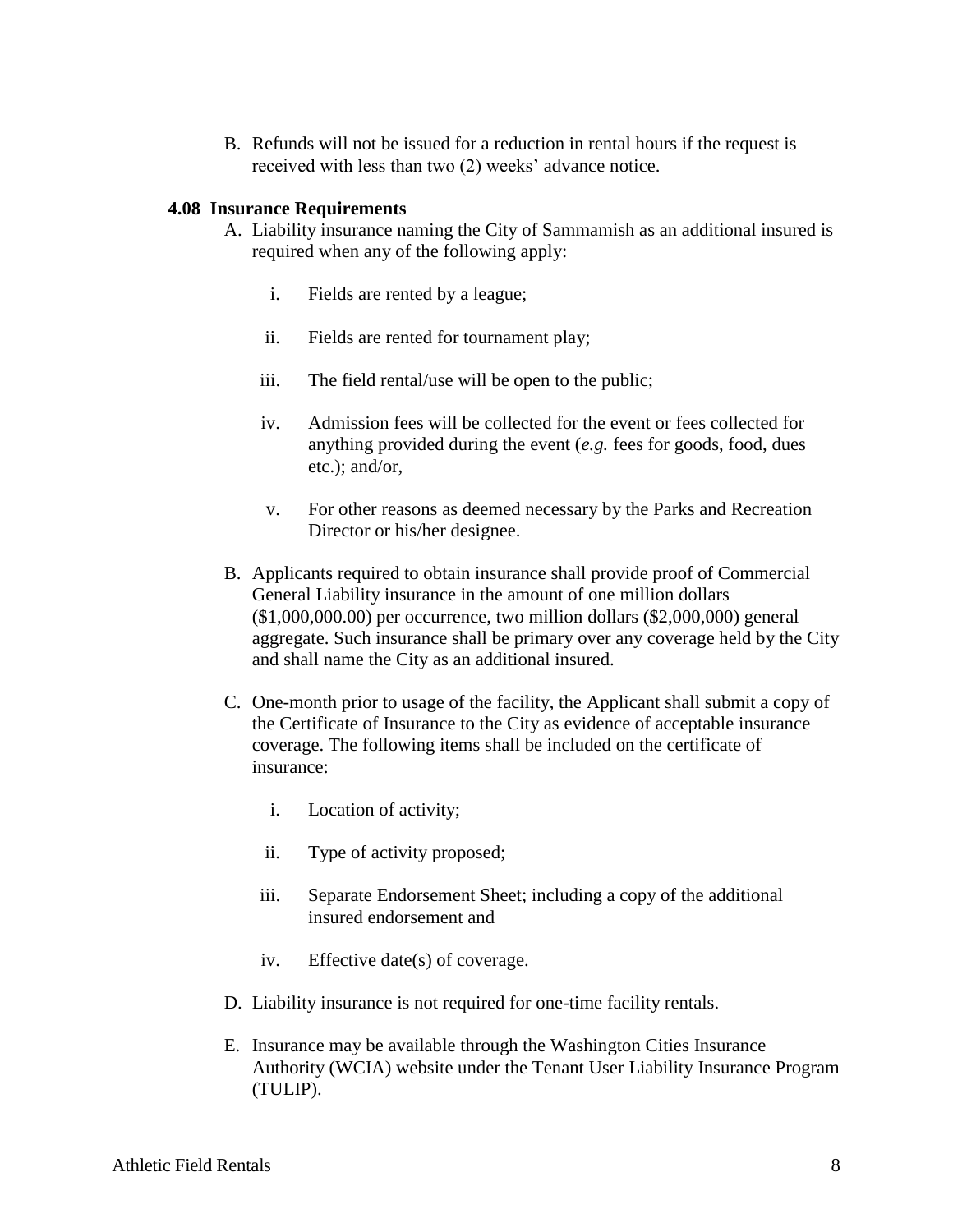## **5.0 GENERAL REGULATIONS**

### **5.01 Solicitation and Sale of Goods**

The solicitation or sale of goods, services, wares, merchandise, liquids, or edibles for human consumption, or the distribution or posting of any handbills, circulars, or signs is prohibited in any City of Sammamish park area and on School athletic field areas, except by concession contract or by special use permit issued by the Parks and Recreation Department.

### **5.02 Alcohol Prohibited**

Alcoholic beverages are prohibited in City parks.

## **5.03 Tobacco and Related Products Prohibited**

Tobacco products, vaporizers, electric cigarettes, cigars, pipes of any kind, including but not limited to hookah pipes, chewing tobacco, and other related products are prohibited in all City parks and on School District property, which includes all athletic fields.

### **5.04 Food and Beverages**

All food and beverages, with the exception of plain water, are prohibited on the artificial turf fields.

### **5.05 Amplified Sound**

Use of amplified sound systems is prohibited, except by contract or by special use permit issued by the Parks and Recreation Director or his/her designee.

#### **5.06 Equipment**

- A. All equipment or temporary structures brought onto City or School District property must be approved in advance by the Parks and Recreation Director or his/her designee.
- B. The use of non-athletic equipment is prohibited on all artificial turf fields.

#### **5.07 Motorized Vehicles**

- A. Motorized vehicles may not be driven on athletic fields without the approval of the Parks and Recreation Director or his/her designee.
- B. Repair costs arising from the use of vehicles on the athletic fields, regardless of whether authorized or not, will be charged to the Applicant.

#### **5.08 Athletic Field Lining/Marking**

- A. Lining or marking City athletic fields requires advance approval from the Parks and Recreation Director or his/her designee.
- B. Burning lines on athletic fields is prohibited.